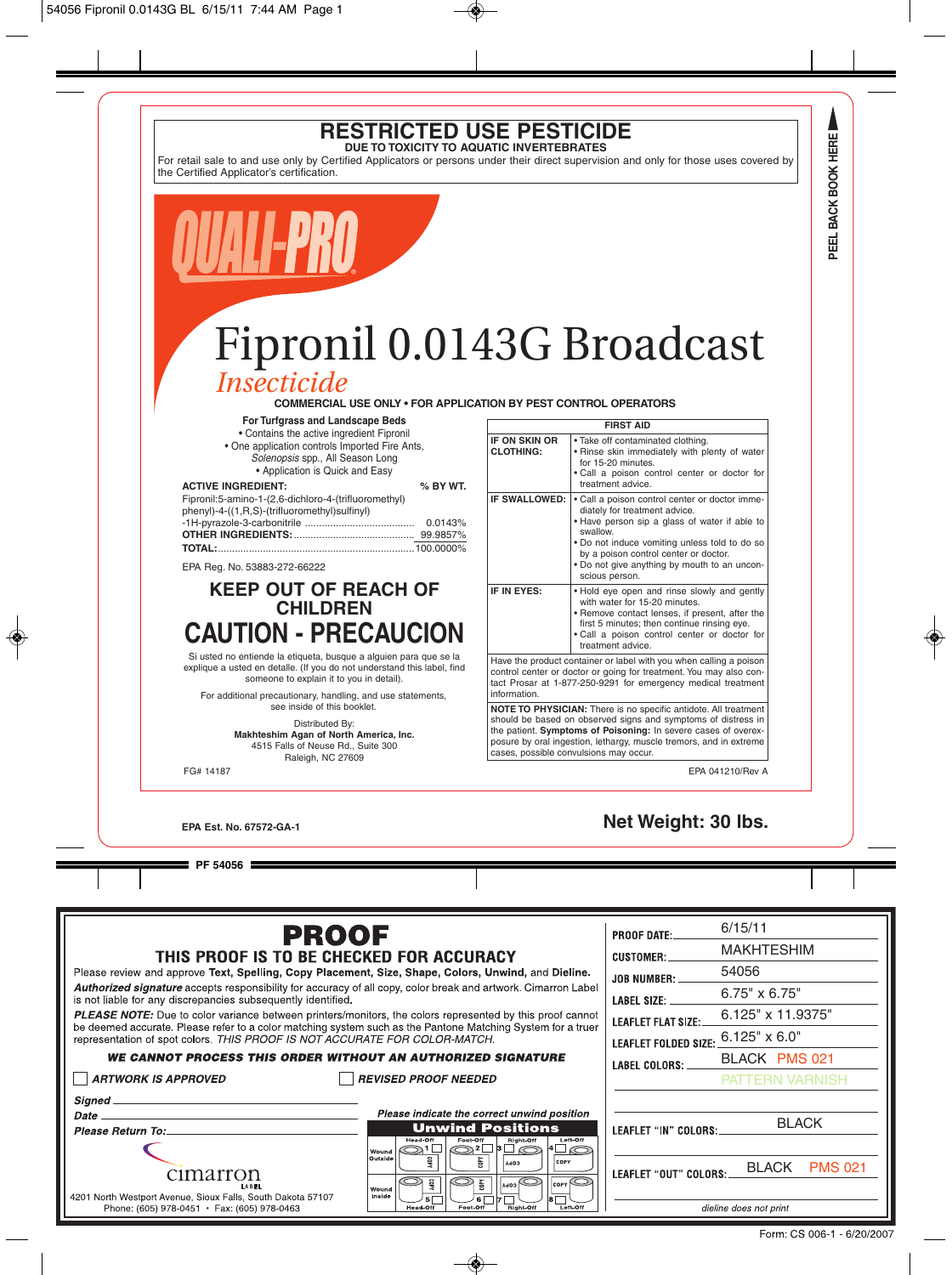### **RESTRICTED USE PESTICIDE DUE TO TOXICITY TO AQUATIC INVERTEBRATES**

For retail sale to and use only by Certified Applicators or persons under their direct supervision and only for those uses covered by the Certified Applicator's certification.

# Fipronil 0.0143G Broadcast *Insecticide*

#### **COMMERCIAL USE ONLY • FOR APPLICATION BY PEST CONTROL OPERATORS**

#### **For Turfgrass and Landscape Beds**

- Contains the active ingredient Fipronil
- One application controls Imported Fire Ants, Solenopsis spp., All Season Long

• Application is Quick and Easy

#### **ACTIVE INGREDIENT:**  $\frac{1}{2}$

| Fipronil:5-amino-1-(2,6-dichloro-4-(trifluoromethyl) |         |
|------------------------------------------------------|---------|
| phenyl)-4-((1,R,S)-(trifluoromethyl)sulfinyl)        |         |
|                                                      | 0.0143% |
|                                                      |         |
|                                                      |         |

EPA Reg. No. 53883-272-66222

# **KEEP OUT OF REACH OF CHILDREN CAUTION - PRECAUCION**

Si usted no entiende la etiqueta, busque a alguien para que se la explique a usted en detalle. (If you do not understand this label, find someone to explain it to you in detail).

For additional precautionary, handling, and use statements, see inside of this booklet.

> Distributed By: **Makhteshim Agan of North America, Inc.** 4515 Falls of Neuse Rd., Suite 300 Raleigh, NC 27609

| <b>FIRST AID</b>                                                                                                                         |                                                                                                                                                                                                                                                                                                          |  |
|------------------------------------------------------------------------------------------------------------------------------------------|----------------------------------------------------------------------------------------------------------------------------------------------------------------------------------------------------------------------------------------------------------------------------------------------------------|--|
| <b>IF ON SKIN OR</b><br><b>CLOTHING:</b>                                                                                                 | . Take off contaminated clothing.<br>. Rinse skin immediately with plenty of water<br>for 15-20 minutes.<br>. Call a poison control center or doctor for<br>treatment advice.                                                                                                                            |  |
| <b>IF SWALLOWED:</b>                                                                                                                     | . Call a poison control center or doctor imme-<br>diately for treatment advice.<br>• Have person sip a glass of water if able to<br>swallow.<br>. Do not induce vomiting unless told to do so<br>by a poison control center or doctor.<br>. Do not give anything by mouth to an uncon-<br>scious person. |  |
| IF IN EYES:                                                                                                                              | . Hold eye open and rinse slowly and gently<br>with water for 15-20 minutes.<br>• Remove contact lenses, if present, after the<br>first 5 minutes; then continue rinsing eye.<br>. Call a poison control center or doctor for<br>treatment advice.                                                       |  |
| Have the product container or label with you when calling a poison<br>control center or doctor or going for treatment. You may also con- |                                                                                                                                                                                                                                                                                                          |  |

tact Prosar at 1-877-250-9291 for emergency medical treatment information.

**NOTE TO PHYSICIAN:** There is no specific antidote. All treatment should be based on observed signs and symptoms of distress in the patient. **Symptoms of Poisoning:** In severe cases of overexposure by oral ingestion, lethargy, muscle tremors, and in extreme cases, possible convulsions may occur.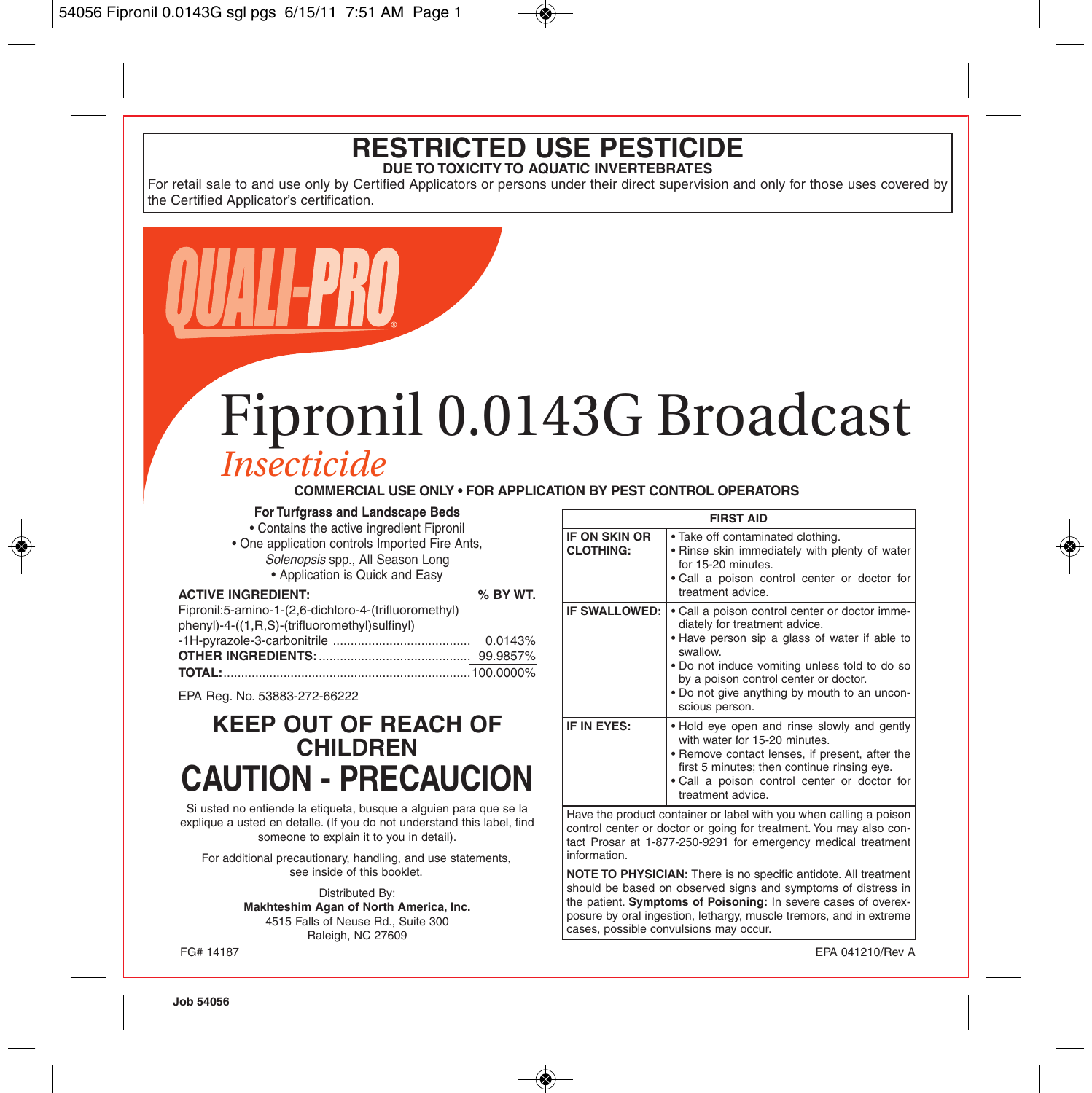#### **PRECAUTIONARY STATEMENTS HAZARD TO HUMANS AND DOMESTIC ANIMALS**

**Caution.** Harmful if absorbed through the skin. Causes eye irritation. Avoid contact with skin, eyes, or clothing. Wash thoroughly with soap and water after handling.

#### **PERSONAL PROTECTIVE EQUIPMENT (PPE)**

Applicators, mixers, loaders, and persons cleaning application equipment must wear:

- Long-sleeved shirt and long pants
- Waterproof gloves
- Shoes plus socks

Follow manufacturer's instructions for cleaning and maintaining PPE. If no such instructions exist, use detergent and hot water. Keep and wash PPE separately from other laundry.

#### **ENGINEERING CONTROLS STATEMENT**

When handlers use closed systems or enclosed cabs in a manner that meets the requirements listed in the Worker Protection Standard (WPS) for agricultural practices (40 CFR 170.240 (d) (4-6), the handler PPE requirements may be reduced or modified as specified in the WPS. Important: When reduced PPE is worn because a closed system is being used, handlers must be provided all PPE specified above for applicators and other handlers, and have such PPE available for use in an emergency, such as a spill or equipment breakdown.

## **USER SAFETY RECOMMENDATIONS Users should:**

- Wash hands before eating, drinking, chewing gum, using tobacco, or using the toilet.
- Remove clothing/PPE immediately if pesticide gets inside. Then wash thoroughly and put on clean clothing.

• Remove PPE immediately after handling this product. Wash the outside of gloves before removing. As soon as possible, wash thoroughly and change into clean clothing.

#### **ENVIRONMENTAL HAZARDS**

This pesticide is toxic to birds, fish, aquatic and estuarine (tidewater dwelling) invertebrates. Do not apply directly to water or to areas where surface water is present or to intertidal areas below the mean high water mark. Runoff from treated areas may be hazardous to aquatic organisms in neighboring areas. Cover, incorporate, or clean up granules that are spilled. Do not contaminate water when disposing of equipment washwater or rinsate. Do not apply within 15 feet of bodies of fresh water, lakes, reservoirs, rivers, permanent streams, marshes, natural ponds, and commercial fish ponds. A 15-foot buffer of uniform groundcover must exist between application zone and bodies of freshwater (uniform ground cover is defined as land which supports vegetation of greater than 2 inches throughout).

Do not apply within 60 feet of estuarine bodies of water. Estuarine water bodies are brackish tidal water such as bays, mouths of rivers, salt marshes, and lagoons.

In order to reduce risk to birds, ensure that the application is spread evenly over the treatment area.

**In Florida:** Do not use this product within 500 feet of areas occupied by the threatened Florida scrub jay, bluetail mole skink, or sand skink. In addition, for the protection of the threatened bluetail mole skink and sand skink, apply only to turfgrass and allow at least a 30-foot untreated buffer of turfgrass when adjacent to scrub habitat (i.e., xeric upland) in the following counties: Highlands, Lake, Marion, Orange, Osceola, Polk, and Putnam. For guidance, consult the Florida Department of Agriculture and Consumer Services.

For application to urban turf or lawns in Florida, follow the Best Management Practices for Protection of Water Resources in Florida, June 2002, Florida Green Industries, available on the internet at http://www.flaes.org/pdf/BMP\_Book\_final.pdf.

#### **DIRECTIONS FOR USE**

It is a violation of Federal law to use this product in a manner inconsistent with its labeling.

#### **RESTRICTED USE PESTICIDE**

Read entire label before using this product.

Do not apply this product in a way that will contact workers or other persons, either directly or through drift. Only protected handlers may be in the area during application. For any requirements specific to your State or Tribe, consult the agency responsible for pesticide regulation.

#### **AGRICULTURAL USE REQUIREMENTS**

Use this product in accordance with its labeling and with the Worker Protection Standard, 40 CFR 170. This Standard contains requirements for the protection of agricultural workers on farms, forests, nurseries, and greenhouses, and handlers of agricultural pesticides. It contains requirements for training, decontamination, notification, and emergency assistance. It also contains specific instructions and exceptions pertaining to the statements on this label about personal protective equipment (PPE), notifications to workers, and restricted-entry intervals. The requirements in this box only apply to sodfarm uses of this product that are covered by the Worker Protection Standard.

Do not enter or allow worker entry into treated areas during the restricted-entry interval (REI) of 24 hours.

PPE required for entry to treated areas that is permitted under the Worker Protection Standard and that involves contact with anything that has been treated such as plants, soil, or water is:

- Coveralls
- Waterproof gloves
- Shoes plus socks

#### **NON-AGRICULTURAL USE REQUIREMENTS**

The requirements in this box apply to uses of this product that are not within the scope of the Worker Protection Standard (WPS) for agricultural pesticides (40 CFR Part 170). The WPS applies when this product is used to produce agricultural plants on farms, forests, nurseries, or greenhouses.

Always wear protective clothing and use appropriate equipment during application and handling. Avoid breathing dust.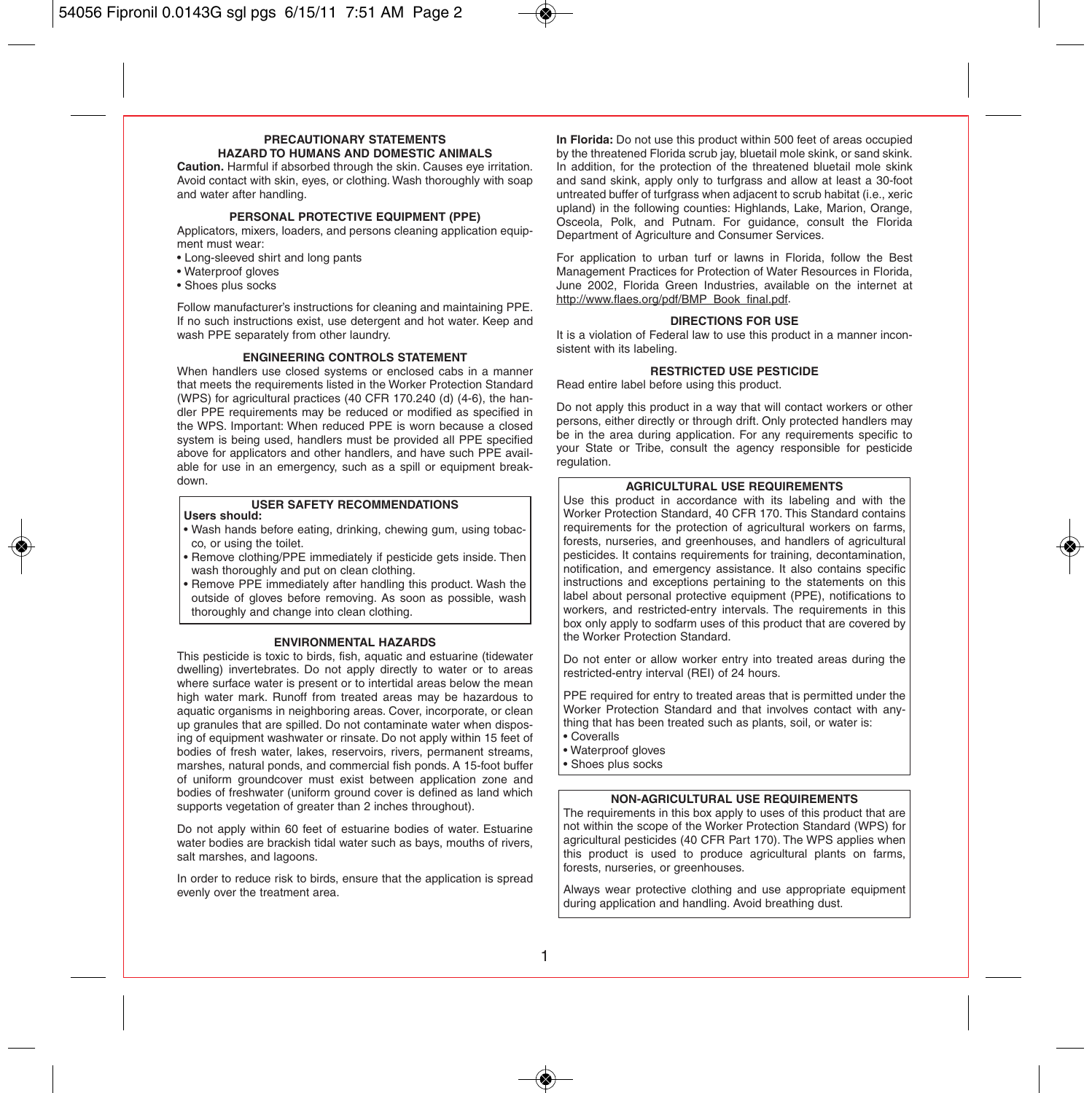#### **TURFGRASS AND LANDSCAPE BEDS**

QUALI-PRO FIPRONIL 0.0143G BROADCAST is for use to control imported fire ants. Solenopsis spp., on turfgrass and landscape beds. Additional insects such as fleas, ticks, mole crickets, and nuisance ants may be controlled for a limited time after application.

#### **GENERAL PRECAUTIONS AND RESTRICTIONS:**

Always wear protective clothing and use appropriate equipment during application and handling. Avoid contact with granules. Avoid breathing dust. Apply this pesticide when the potential for drift to nearby bodies of water is minimal (wind speed is 10 mph or less and the wind is blowing away from the body of water). Do not apply to pastures or grazing lands. Do not apply in a combination with other products (pesticides, fertilizers, etc.) since comprehensive compatibility studies have not been performed on all products.

#### **State Specific Restrictions:**

• The state of Arizona has not approved this product for use on agricultural sites. Do not use this product on uses considered by the Arizona statutes to be agricultural uses.

#### **APPLICATION INSTRUCTIONS**

QUALI-PRO FIPRONIL 0.0143G BROADCAST is for use on Turfgrass, Landscape Beds, and Outdoor Nursery Sites for Containerized Ornamental Pants as a broadcast treatment.

To control Imported Fire Ants, Solenopsis spp., or for established colonies, QUALI-PRO FIPRONIL 0.0143G BROADCAST should be applied evenly to the entire area to be treated with broadcast equipment.

This product can be used only in the USDA APHIS Fire Ant Quarantine area in the following states including Puerto Rico:

| Alabama               | Georgia        | Oklahoma       |
|-----------------------|----------------|----------------|
| Arkansas              | Louisiana      | South Carolina |
| California (Coachella | Mississippi    | Tennessee      |
| Valley Only)*         | New Mexico     | Texas          |
| Florida               | North Carolina | Virginia       |

\* Applications can only be made from April through September.

#### **Restrictions:**

- Before using this product refer to the USDA APHIS Imported Fire Ant Quarantine web site: http://www/aphis.usda.gov/plant\_health/ plant\_pest\_info/fireants/downloads/fireant.pdf or search the APHIS web site by zip code to determine if the area to be treated is located within the APHIS Imported Fire Ant Quarantine area: http://www.aphis.usda.gov/plant\_health/plant\_pest\_info/fireants? fireantquery.php. If the zip code for the area to be treated does not appear in the APHIS Imported Fire Ant Quarantine zone, you must notify and consult with the county's extension agent prior to treating.
- Consult your State or Federal plant protection inspector or your county agent for assistance regarding exact areas under regulation and requirements for moving regulated articles.
- For all areas except sodfarms within the USDA APHIS Quarantine area, do not apply more than 1 application per year of 87 lbs. (0.0125 lbs. ai) per acre.
- For sodfarms within the USDA APHIS Quarantine area, 2 applications of 87 lbs. (0.0125 lbs. ai) per acre per application may be made.
- Do not broadcast over impervious surfaces such as paved or concrete roads, sidewalks, driveways, and walkways.
- Do not broadcast near any storm drains.
- Calibrate and adjust equipment prior to application to ensure that the proper rate of product will be applied.

**WHERE TO APPLY: Turfgrass** areas including golf courses; lawns in commercial and residential areas; cemeteries; recreational areas including parks, campsites; around schools and sports fields; and on sodfarms; and **Landscape beds**.

**HOW TO USE:** Apply QUALI-PRO FIPRONIL 0.0143G BROAD-CAST with broadcast equipment. Before each use, calibrate and adjust the equipment to ensure accurate application rates. Ensure thorough and even coverage of the granules. Water in immediately after application.

**HOW MUCH TO APPLY:** Apply 87 lbs. of QUALI-PRO FIPRONIL 0.0143G BROADCAST per acre (2 pounds of QUALI-PRO FIPRONIL 0.0143G BROADCAST per 1000 sq. ft.).

#### **CONTAINERIZED ORNAMENTAL PLANTS IN OUTDOOR NURSERY SITES**

To control Imported Fire Ants, Solenopsis spp., for up to 1 year, apply to outdoor nursery sites before placement of the containerized plants into the treated area.

#### **Restrictions:**

- Do not apply to field-grown nursery stock.
- Do not apply to bare ground or other impervious surfaces such as concrete, asphalt, compacted soil surfaces, plastic film, or wood surfaces.
- Do not apply to areas where plants grown for food will be placed.

**HOW MUCH TO APPLY:** Apply 87 lbs. of QUALI-PRO FIPRONIL 0.0143G BROADCAST per acre (2 pounds of QUALI-PRO FIPRONIL 0.0143G BROADCAST per 1000 sq. ft.).

#### **The primary purpose of this product is for Imported Fire Ants, Solenopsis spp., control. When treating for Imported Fire Ants, Solenopsis spp., the following pests will be controlled for a limited time:**

Fleas *[Ctenacephalides spp.]* and Ticks *[Dermacentor spp.,* Rhipicephalus spp., Ixodes spp.], 1 month; Nuisance ants [Lasius neoniger], 3 months; Mole crickets [Scapteriscus spp.], 4 months.